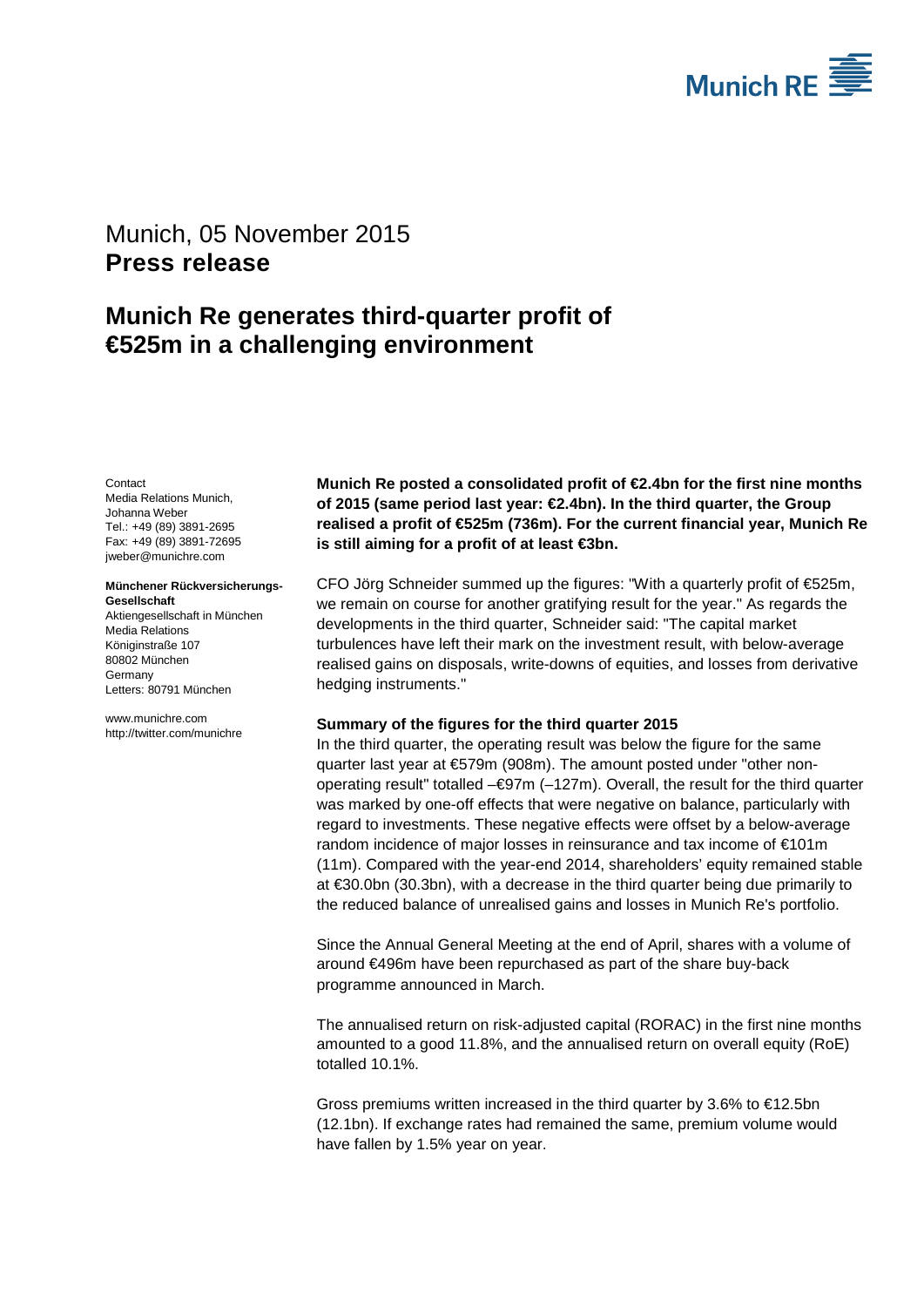

[05 November 2015](#page-0-0) **Press [release](#page-0-1)** Page 2/10

## **Reinsurance: Result of €379m**

In reinsurance business, the operating result for the third quarter came to €424m  $(603m)$ . The reinsurance field of business accounted for  $\epsilon$ 379m (531m) of the Group consolidated result for the third quarter. The deterioration was mainly attributable to the low investment result owing to losses on strategic derivatives and write-downs on equities. Reinsurance business contributed €1,889m (1,928m) to the consolidated result for the period from January to September.

The technical result in life reinsurance developed positively in the third quarter at €114m (55m). The chief reason for this was overall claims experience being within the range of expectations across the whole portfolio.

Property-casualty reinsurance accounted for €330m (497m) of the result for the third quarter. The combined ratio totalled 94.5% (91.3%) of net earned premiums; the figure for the first nine months was 93.4% (93.2%). As claims notifications for "basic losses" from prior years remained appreciably below the expected level overall, in the third quarter Munich Re was able to release reserves in the amount of €200m, corresponding to 4.8 percentage points of the combined ratio for the third quarter. For the first nine months, Munich Re thus released reserves totalling €500m, or approximately 4.0% of net earned premiums. Munich Re is also continuing to aim to set the amount of provisions for newly emerging claims at the very top end of the estimation range, so that profits from the release of a portion of these reserves are possible at a later stage.

Overall loss expenditure for major losses totalled €386m (257m) in the third quarter, and €847m (914m) for the period from January to September. Natural catastrophe losses in the third quarter amounted to €62m (100m) and manmade major losses to €324m (158m), representing 1.5% (natural catastrophes) and 7.7% (man-made) of net earned premiums respectively. The highest natural catastrophe expenditure for the third quarter resulted from a severe earthquake off the coast of Chile in mid-September, for which Munich Re anticipates net major-loss expenditure of €45m. Munich Re expects net expenditure of €175m for the largest man-made loss for the third quarter, namely the explosion disaster in the port of Tianjin, China.

Gross premiums written in the reinsurance field of business climbed in the third quarter by 5.7% year on year to  $\epsilon$ 7.1bn (6.7bn). If exchange rates had remained the same, premium volume would have fallen by 3.0%. In the life reinsurance segment, gross premiums written increased in the third quarter by 3.6% to €2.5bn (2.4bn), while premiums in property-casualty reinsurance showed a total increase of 6.9% to  $\epsilon$ 4.6bn (4.3bn). If exchange rates had remained the same, premium volume in both reinsurance segments would have declined.

#### **ERGO: Result of €100m**

The operating result for the ERGO field of business fell to €113m (254m) from July to September. The consolidated result for the third quarter declined to €100m (152m). The reduction was mainly attributable to weaker results posted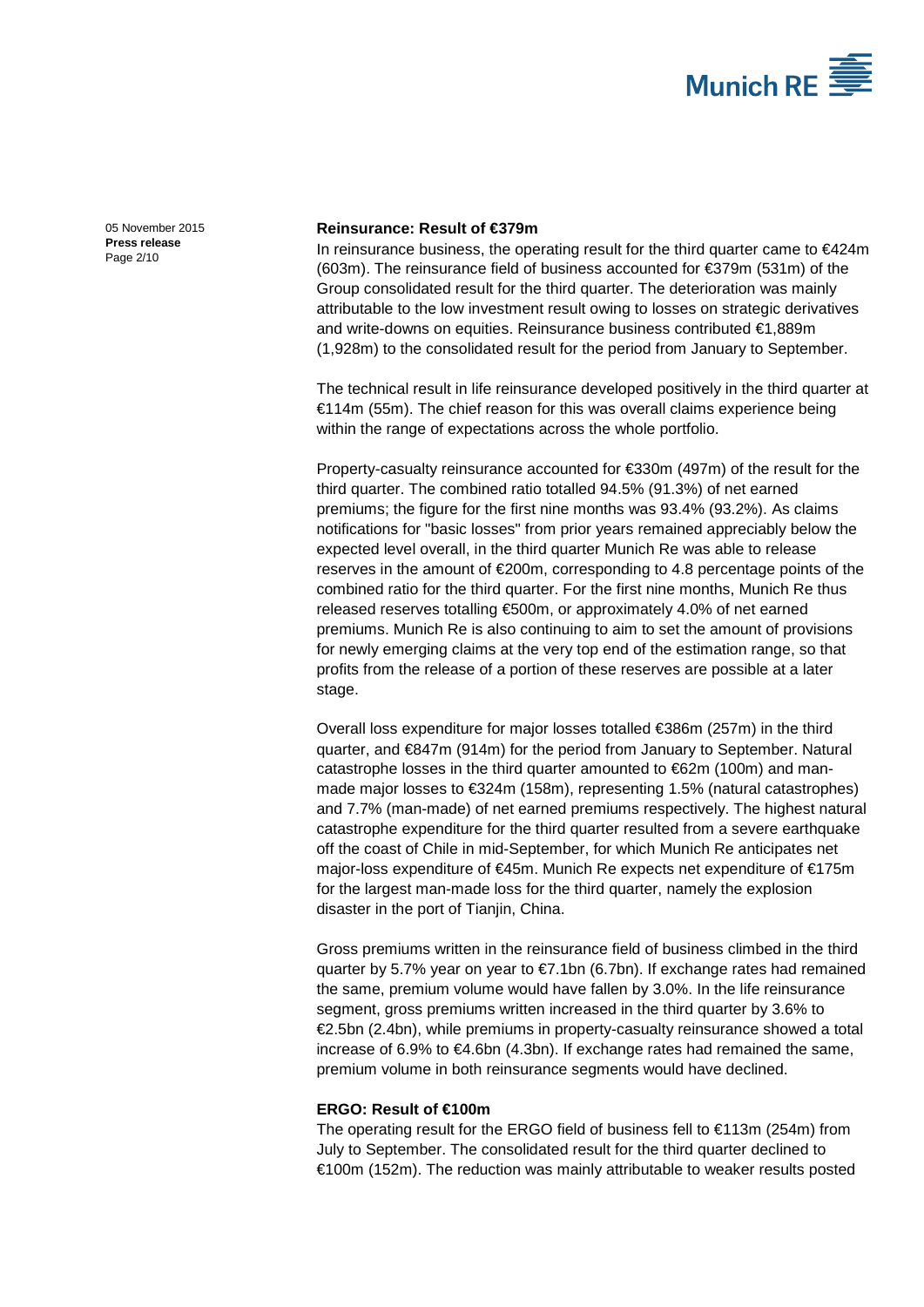

[05 November 2015](#page-0-0) **Press [release](#page-0-1)** Page 3/10

by ERGO Life and Health Germany and ERGO International. ERGO generated a result of €418m (416m) for the period from January to September.

The combined ratio for Property-casualty Germany deteriorated to 96.1% (93.5%) in the third quarter, and the figure for ERGO International worsened to 104.1% (100.0%).

Total premium income across all lines of business decreased by 1.0% to €4,262m (4,303m) in the third quarter, and gross premiums written fell by 1.2% to €3,970m (4,017m) in the same period. In the Life and Health Germany segment, gross premiums declined by 4.6% to €2,298m (2,409m), whilst in the Property-casualty Germany segment they were slightly up on the previous year at €698m (682m). In the ERGO International segment, gross premiums increased by 5.2% to  $\text{€974m}$  (926m).

Markus Rieß, the new Chairman of ERGO, commented as follows: "In order to make ERGO more competitive across the board in future, we will be reviewing the entire value chain. We are currently discussing and developing initial ideas in conjunction with staff and the Board." A specific action programme is likely to be ready at the beginning of the second quarter of 2016.

### **Munich Health: Profit of €46m**

Munich Health's operating result in the third quarter was €42m (51m); the consolidated result was €46m (53m). For the period from January to September, Munich Health contributed a consolidated result of €84m (95m).

The combined ratio amounted to 98.5% (96.7%) for July to September and to 99.6% (98.5%) for the first nine months.

Munich Health's gross premiums written for the third quarter showed a year-onyear increase of 6.9% to €1,393m (1,303m) due to positive currency translation effects.

#### **Investments: Investment result of €1.5bn**

With a carrying amount of €235.4bn, total investments (excluding insurancerelated investments) as at 30 September 2015 were almost unchanged from the year-end 2014 figure of €235.8bn.

For the period July to September 2015, the Group's investment result (excluding insurance-related investments) showed a year-on-year decrease of 8.3% to €1.5bn (1.7bn). The investment result represents an overall return of 2.6%.

Changes in the value of derivatives had an adverse impact of €160m in the third quarter, which was significantly more negative than in the second quarter of the year (€133m). Owing to the decline in commodity prices and decreased inflation expectations, the third quarter saw high losses posted on commodity and inflation derivatives, especially in reinsurance. By contrast, in primary insurance the decline in interest rates in the third quarter had a positive impact on interest-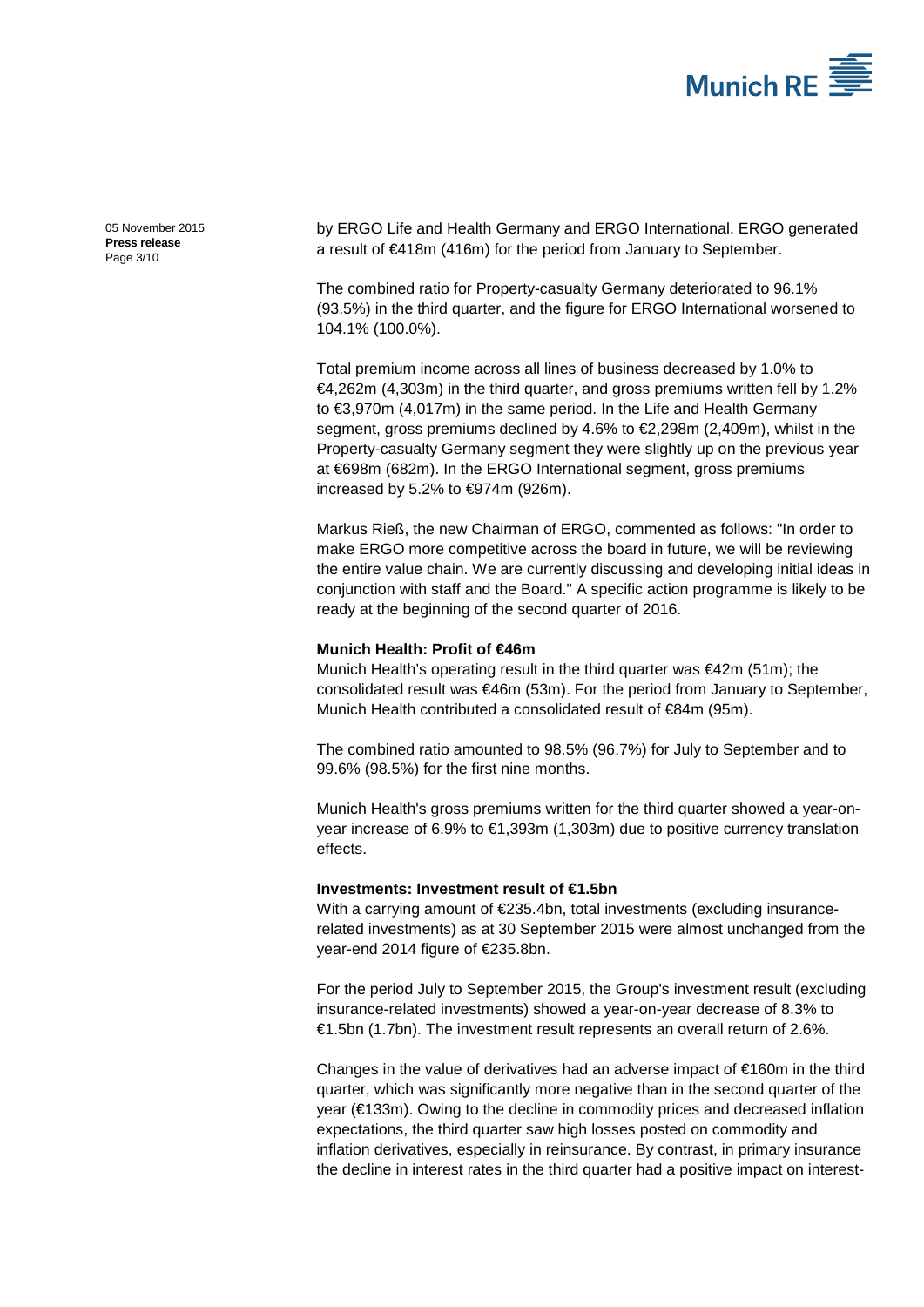

[05 November 2015](#page-0-0) **Press [release](#page-0-1)** Page 4/10

rate hedging instruments, and equity-based derivatives also saw a price-related increase in value.

The balance of gains and losses on disposals excluding derivatives was €514m in the third quarter. Owing to temporarily sharp setbacks in prices on the stock exchanges, gains on the disposal of equities were relatively low in the third quarter. Gains realised on fixed-interest securities were also lower than in the previous quarters.

Munich Re's equity-backing ratio at 30 September 2015 fell to 4.2% (31 December 2014: 4.3%) including equity-linked derivatives. With a share of around 88% at market value, fixed-interest securities, loans and short-term fixed-interest investments continued to make up the largest portion of Munich Re's investments.

CFO Jörg Schneider commented as follows on the investment result: "In view of the low-interest-rate environment, we are very satisfied with the 3.3% return on our investments for the first nine months of the year."

The Group's asset manager is MEAG, whose assets under management as at 30 September 2015 included not only Group investments, but also segregated and retail funds totalling €13.8bn (13.9bn).

### **Outlook for 2015: Group profit guidance of at least €3bn**

In the first three quarters, some reporting segments saw results that varied from the forecasts, which also have an impact on the annual result – for example, random fluctuations in the incidence of major losses, or the investment result. Munich Re is amending its forecast as follows with respect to the figures stated in the half-year report published in August 2015:

Gross premiums written should be around €50bn, which is the median of the range of €49–51bn previously projected. Of this figure, around €28bn relates to reinsurance, €16.5bn to ERGO (previously: €16–16.5bn), and slightly over €5.5bn (previously around €5.5bn) to Munich Health.

In property-casualty reinsurance, Munich Re is aiming for a combined ratio of around 95% (previously: 96%) of net earned premiums in 2015. ERGO is expected to achieve a combined ratio for property-casualty primary insurance of 96% (previously 95%) in Germany, and 101% (previously 99%) internationally. The combined ratio for the Munich Health field of business should be around 100% (previously: around 99%).

After business development fell below expectations in the second quarter in particular, Munich Re now anticipates a technical result in life reinsurance of around €300–350m. The technical result for future financial years is expected to be in the region of €400m again.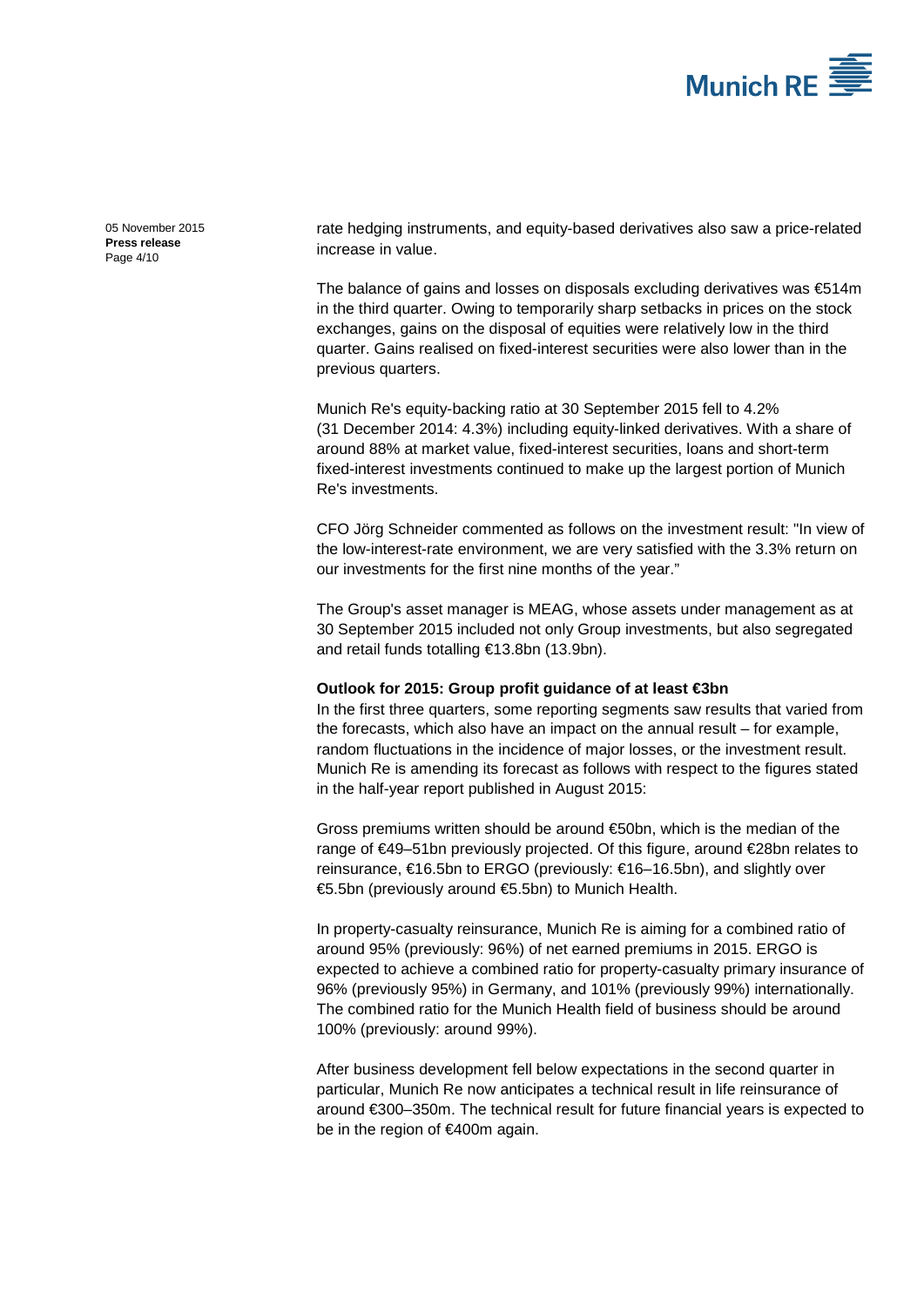

[05 November 2015](#page-0-0) **Press [release](#page-0-1)** Page 5/10

Munich Re now projects a return on investment of around 3.0% (previously: around 3.3%); the lower expectation is due to negative impacts in the third quarter as mentioned previously.

Munich Re is aiming for a consolidated result of at least €3bn, subject to claims experience with regard to major losses being within normal bounds and to its income statement not being impacted by severe currency or capital market developments, significant changes in tax parameters, or other exceptional factors. CFO Schneider stressed that, as in previous years, a review of Munich Re's loss reserves, tax provisions and intangible assets may result in substantial income or expenses in the fourth quarter of the year. Existing uncertainties in forecasting the result mean that in the ERGO field of business the risks outweigh the opportunities, whereas in reinsurance it is the opportunities that predominate.

Note for the editorial staff: For further questions please contact

Media Relations Munich [Johanna Weber](#page-0-2) Tel.: +49 (89) 389[1-2695](#page-0-3)

Media Relations Asia Pacific Nikola Kemper Tel.: +852 2536 6936 Pia Steinberger Tel.: +852 2536 6981

Media Relations North America Beate Monastiridis-Dörr  $Tel: +1 (609) 235-8699$ Sharon Cooper Tel.: +1 (609) 243-8821

**Munich Re** stands for exceptional solution-based expertise, consistent risk management, financial stability and client proximity. This is how Munich Re creates value for clients, shareholders and staff. In the financial year 2014, the Group – which combines primary insurance and reinsurance under one roof – achieved a profit of €3.2bn on premium income of over €48bn. It operates in all lines of insurance, with over 43,000 employees throughout the world. With premium income of around €27bn from reinsurance alone, it is one of the world's leading reinsurers. Especially when clients require solutions for complex risks, Munich Re is a much sought-after risk carrier. Its primary insurance operations are concentrated mainly in the ERGO Insurance Group, one of the leading insurance groups in Germany and Europe. ERGO is represented in over 30 countries worldwide and offers a comprehensive range of insurances, provision products and services. In 2014, ERGO posted premium income of €18bn. In international healthcare business, Munich Re pools its insurance and reinsurance operations, as well as related services, under the Munich Health brand. Munich Re's global investments amounting to €227bn are managed by MEAG, which also makes its competence available to private and institutional investors outside the Group.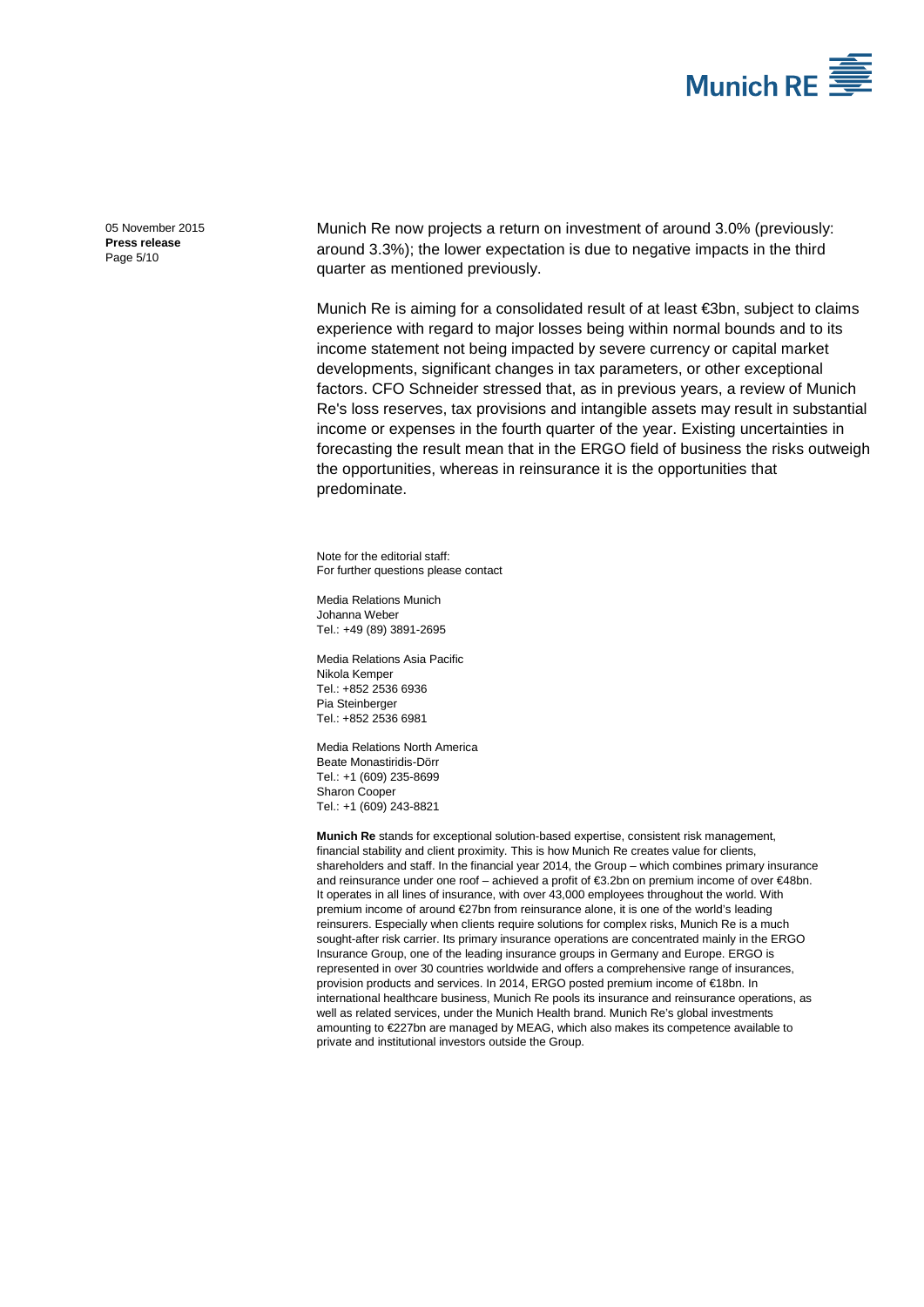

[05 November 2015](#page-0-0) **Press [release](#page-0-1)** Page 6/10

#### **Disclaimer**

This press release contains forward-looking statements that are based on current assumptions and forecasts of the management of Munich Re. Known and unknown risks, uncertainties and other factors could lead to material differences between the forward-looking statements given here and the actual development, in particular the results, financial situation and performance of our Company. The Company assumes no liability to update these forward-looking statements or to conform them to future events or developments.

Munich[, 05 November 2015](#page-0-0)

#### **Münchener Rückversicherungs-Gesellschaft** Aktiengesellschaft in München Media Relations Königinstrasse 107 80802 München **Germany**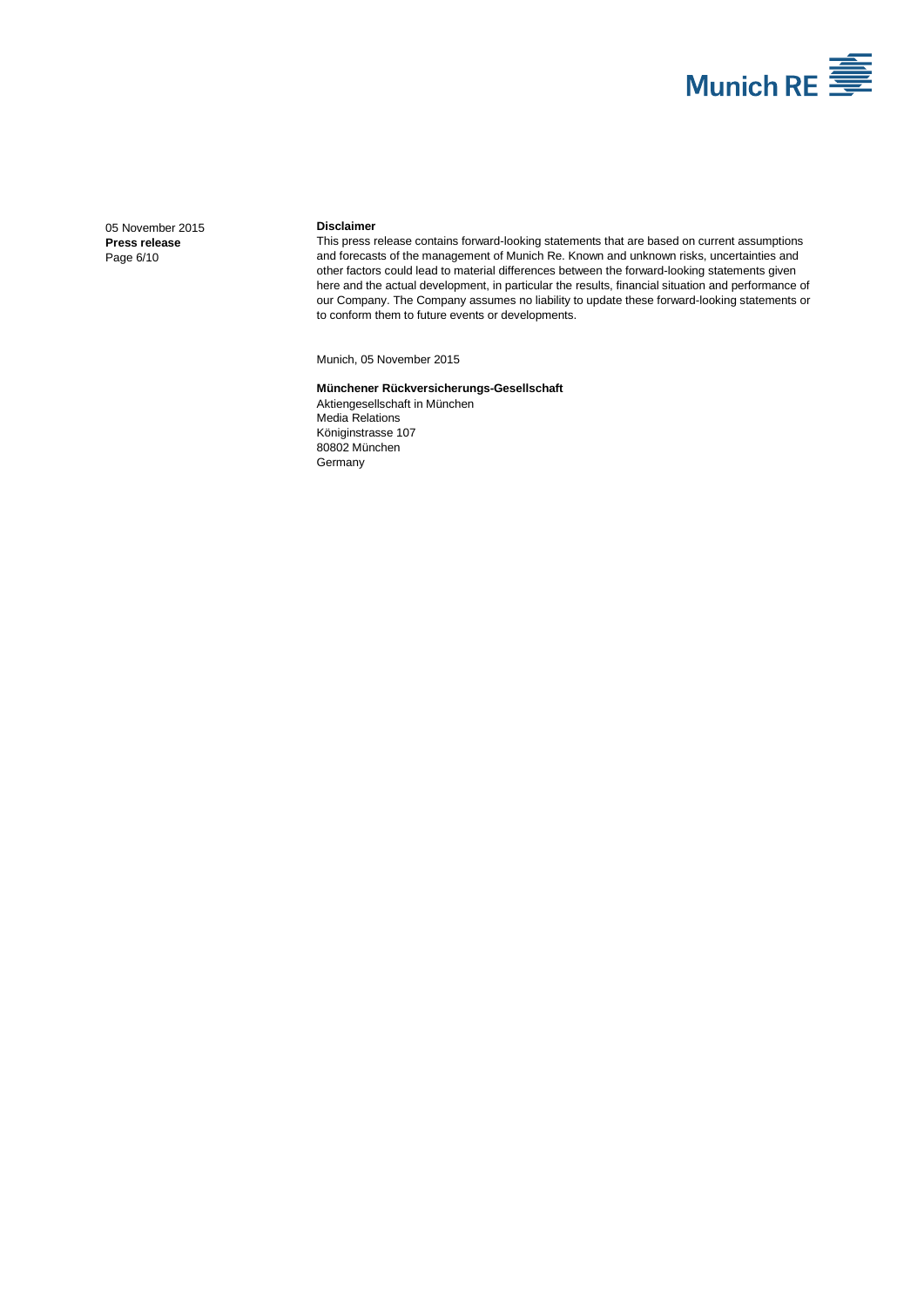

[05 November 2015](#page-0-0) **Press [release](#page-0-1)** Page 7/10

### **Key figures (IFRS) for the Group in the third quarter of 2015\***

(in €m unless otherwise indicated)

|                                      |                            | 3rd              | 3rd quarter         | Change   |          |
|--------------------------------------|----------------------------|------------------|---------------------|----------|----------|
|                                      |                            | quarter          | 2014                |          |          |
|                                      |                            | 2015             |                     |          |          |
|                                      |                            |                  |                     | Absolute | in $%$   |
| Gross premiums written               |                            | 12,481           | 12,053              | 428      | 3.6      |
| Net earned premiums                  |                            | 11,956           | 11,709              | 247      | 2.1      |
| Net expenses for claims and benefits |                            | $-9,678$         | $-9,674$            | -4       | 0.0      |
| <b>Technical result</b>              |                            | 861              | 956                 | $-95$    | $-9.9$   |
| <b>Investment</b> result             |                            | 1,531            | 1,670               | $-139$   | $-8.3$   |
| Thereof                              | Realised gains             | 1,232            | 840                 | 392      | 46.7     |
|                                      | <b>Realised losses</b>     | $-885$           | $-586$              | $-299$   | $-51.0$  |
| Insurance-related investment result  |                            | $-322$           | 85                  | $-407$   |          |
| Non-technical result                 |                            | $-282$           | $-48$               | $-234$   | $-487.5$ |
| Operating result                     |                            | 579              | 908                 | $-329$   | $-36.2$  |
| Net finance costs                    |                            | $-58$            | $-56$               | $-2$     | $-3.6$   |
| Taxes on income                      |                            | 101              | 11                  | 90       | 818.2    |
| Consolidated profit                  |                            | 525              | 736                 | $-211$   | $-28.7$  |
| Thereof attributable to              | Munich Reinsurance Company |                  |                     |          |          |
|                                      | equity holders             | 520              | 733                 | $-213$   | $-29.1$  |
|                                      | Minority interests         | 5                | 3                   | 2        | 66.7     |
|                                      |                            | 3rd              |                     |          |          |
| Reinsurance                          |                            | quarter          | 3rd quarter<br>2014 | Change   |          |
|                                      |                            | 2015             |                     |          |          |
|                                      |                            |                  |                     | Absolute | in %     |
| Gross premiums written               |                            | 7,118            | 6,733               | 385      | 5.7      |
| <b>Technical result</b>              |                            | 686              | 712                 | $-26$    | $-3.7$   |
| Non-technical result                 |                            | $-262$           | $-109$              | $-153$   | $-140.4$ |
| Operating result                     |                            | 424              | 603                 | $-179$   | $-29.7$  |
| Result                               |                            | 379              | 531                 | $-152$   | $-28.6$  |
|                                      |                            |                  |                     |          |          |
| Thereof                              | Reinsurance - Life         | 3rd              | 3rd quarter         | Change   |          |
|                                      |                            | quarter          | 2014                |          |          |
|                                      |                            | 2015             |                     |          |          |
|                                      |                            |                  |                     | Absolute | in $%$   |
|                                      | Gross premiums written     | 2,537            | 2,449               | 88       | 3.6      |
|                                      | <b>Technical result</b>    | 114              | 55                  | 59       | 107.3    |
|                                      | Non-technical result       | $-51$            | 1                   | $-52$    |          |
|                                      | Operating result           | 63               | 56                  | 7        | 12.5     |
|                                      | Result                     | 49               | 34                  | 15       | 44.1     |
|                                      |                            |                  |                     |          |          |
|                                      | Reinsurance-               | 3rd              | 3rd quarter         | Change   |          |
|                                      | <b>Property-casualty</b>   | quarter          | 2014                |          |          |
|                                      |                            | 2015             |                     |          |          |
|                                      |                            |                  |                     | Absolute | in %     |
|                                      | Gross premiums written     | 4,581            | 4,284               | 297      | 6.9      |
|                                      | Combined ratio in %        | 94.5             | 91.3                | 3.2      |          |
|                                      | <b>Technical result</b>    | $\overline{572}$ | 657                 | $-85$    | $-12.9$  |
|                                      | Non-technical result       | $-211$           | $-110$              | $-101$   | $-91.8$  |
|                                      | Operating result           | 361              | 547                 | $-186$   | $-34.0$  |
|                                      | Result                     | 330              | 497                 | $-167$   | $-33.6$  |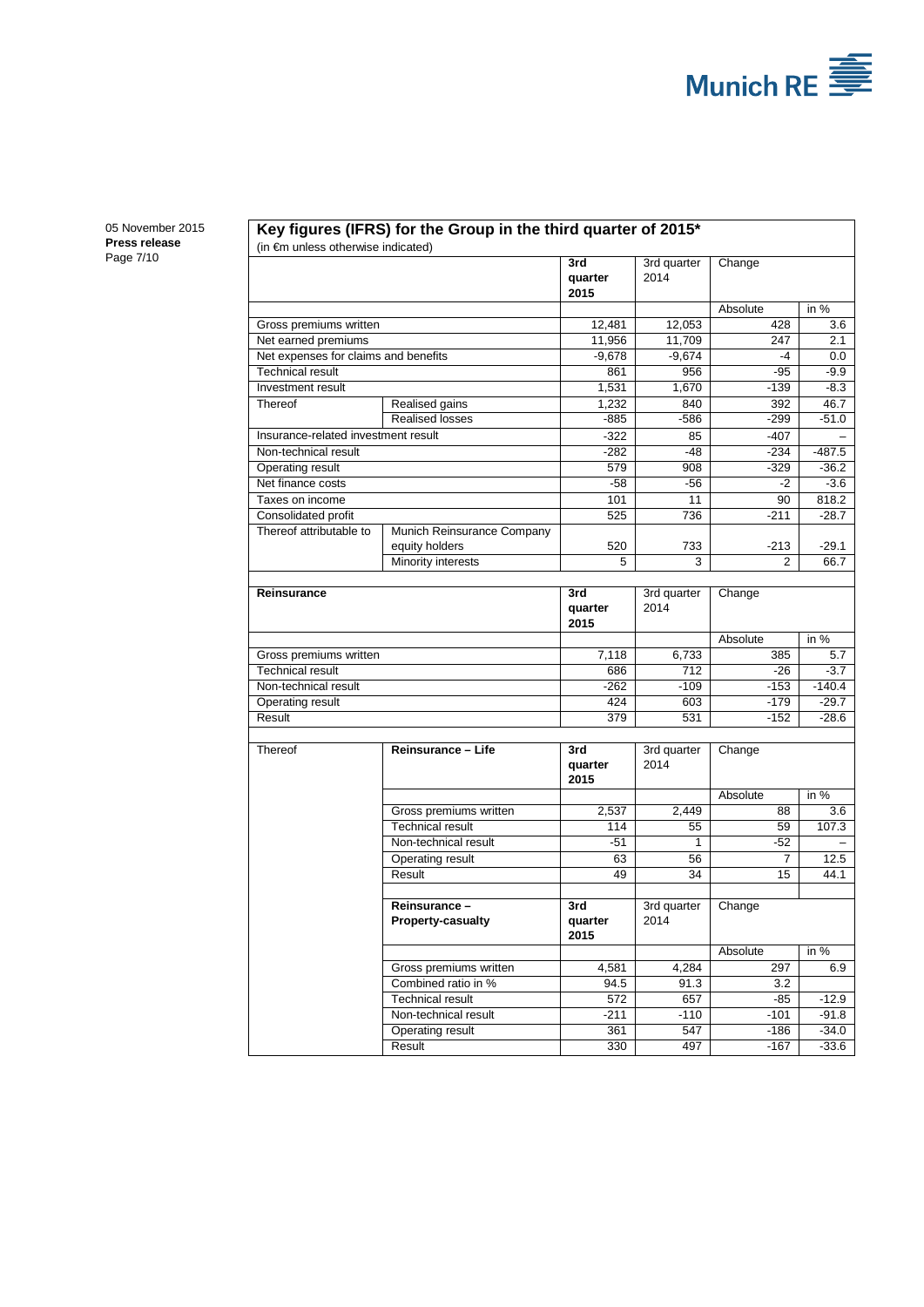

[05 November 2015](#page-0-0) **Press [release](#page-0-1)** Page 8/10

| <b>ERGO</b>                      |                                                    | 3rd quarter<br>2015 | 3rd quarter         | Change          |         |  |
|----------------------------------|----------------------------------------------------|---------------------|---------------------|-----------------|---------|--|
|                                  |                                                    |                     | 2014                | Absolute        | in %    |  |
| Gross premiums written           |                                                    | 3,970               | 4.017               | $-47$           | $-1.2$  |  |
| <b>Technical result</b>          |                                                    |                     | 194                 | -54             | $-27.8$ |  |
| Non-technical result             |                                                    | 140<br>$-27$        | 60                  | $-87$           |         |  |
| Operating result                 |                                                    | 113                 | 254                 | $-141$          | $-55.5$ |  |
| Result                           |                                                    | 100                 | 152                 | $-52$           | $-34.2$ |  |
|                                  |                                                    |                     |                     |                 |         |  |
| Thereof                          | <b>ERGO Life and Health</b><br>Germany             | 3rd quarter<br>2015 | 3rd quarter<br>2014 | Change          |         |  |
|                                  |                                                    |                     |                     | Absolute        | in $%$  |  |
|                                  | Gross premiums written                             | 2,298               | 2,409               | $-111$          | -4.6    |  |
|                                  | <b>Technical result</b>                            | 91                  | 91                  |                 |         |  |
|                                  | Non-technical result                               | -8                  | 15                  | -23             |         |  |
|                                  | Operating result                                   | 83                  | 106                 | $-23$           | $-21.7$ |  |
|                                  | Result                                             | 28                  | 73                  | -45             | $-61.6$ |  |
|                                  | <b>ERGO Property-casualty</b><br>Germany           | 3rd quarter<br>2015 | 3rd quarter<br>2014 | Change          |         |  |
|                                  |                                                    |                     |                     | Absolute        | in $%$  |  |
|                                  | Gross premiums written                             | 698                 | 682                 | 16              | 2.3     |  |
|                                  | Combined ratio in %                                | 96.1                | 93.5                | 2.6             |         |  |
|                                  | <b>Technical result</b>                            | 44                  | 70                  | -26             | $-37.1$ |  |
|                                  | Non-technical result                               | -53                 | 4                   | -57             |         |  |
|                                  | Operating result                                   | -9                  | 74                  | -83             |         |  |
|                                  | Result                                             | 46                  | 31                  | 15              | 48.4    |  |
|                                  | <b>ERGO International</b>                          | 3rd quarter<br>2015 | 3rd quarter<br>2014 | Change          |         |  |
|                                  |                                                    |                     |                     | Absolute        | in $%$  |  |
|                                  | Gross premiums written                             | 974                 | 926                 | 48              | 5.2     |  |
|                                  | Combined ratio in %                                | 104.1               | 100.0               | 4.1             |         |  |
|                                  | <b>Technical result</b>                            | 5                   | 33                  | -28             | -84.8   |  |
|                                  | Non-technical result                               | 34                  | 41                  | $-7$            | $-17.1$ |  |
|                                  | Operating result                                   | 39                  | 74                  | $-35$           | $-47.3$ |  |
|                                  | Result                                             | 26                  | 48                  | -22             | $-45.8$ |  |
|                                  |                                                    |                     |                     |                 |         |  |
| <b>Munich Health</b>             |                                                    | 3rd quarter<br>2015 | 3rd quarter<br>2014 | Change          |         |  |
|                                  |                                                    |                     |                     | Absolute        | in $%$  |  |
| Gross premiums written           |                                                    | 1,393               | 1,303               | 90              | 6.9     |  |
| Combined ratio in %              |                                                    | 98.5                | 96.7                | 1.8             |         |  |
| Technical result                 |                                                    | 35                  | 50                  | -15             | -30.0   |  |
| Non-technical result             |                                                    | $\overline{7}$      | $\overline{1}$      | $6\overline{6}$ | 600.0   |  |
| Operating result                 |                                                    | 42                  | 51                  | -9              | $-17.6$ |  |
| Result                           |                                                    | 46                  | 53                  | -7              | $-13.2$ |  |
| <b>Shares</b>                    |                                                    | 3rd quarter<br>2015 | 3rd quarter<br>2014 | Change          |         |  |
|                                  |                                                    |                     |                     | Absolute        | in %    |  |
| Earnings per share in $\epsilon$ |                                                    | 3.14                | 4.28                | $-1.14$         | $-26.6$ |  |
|                                  |                                                    |                     |                     |                 |         |  |
|                                  | * Previous year's figures adjusted owing to IAS 8. |                     |                     |                 |         |  |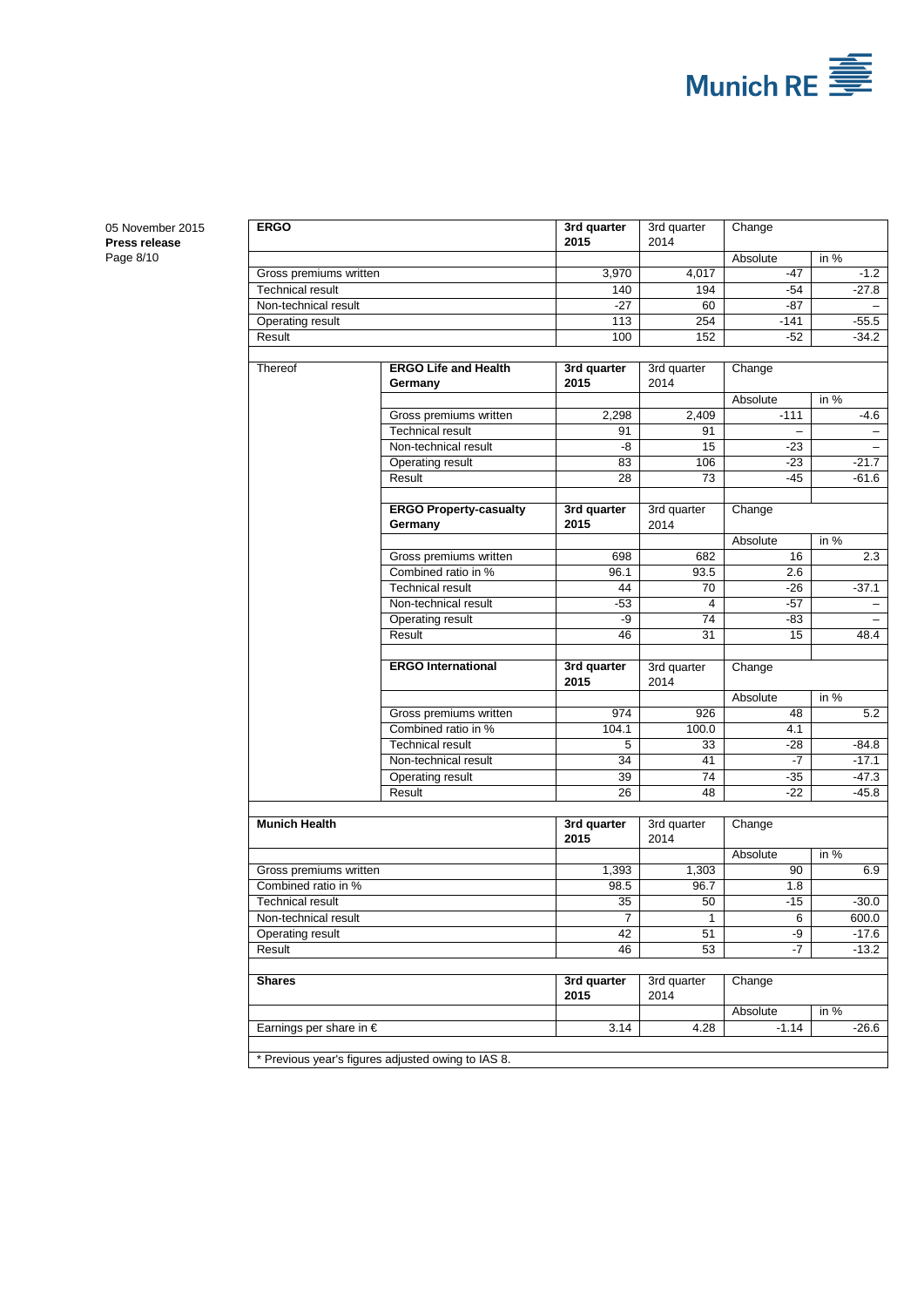

# [05 November 2015](#page-0-0) **Press [release](#page-0-1)**

|  |                                     | Key figures (IFRS) for the Group in the first nine months of 2015*<br>(in €m unless otherwise indicated) |                 |                 |           |             |  |  |
|--|-------------------------------------|----------------------------------------------------------------------------------------------------------|-----------------|-----------------|-----------|-------------|--|--|
|  |                                     |                                                                                                          | $Q1-Q3$<br>2015 | $Q1-Q3$<br>2014 | Change    |             |  |  |
|  |                                     |                                                                                                          |                 |                 | Absolute  | in $%$      |  |  |
|  | Gross premiums written              |                                                                                                          | 37,986          | 36,833          | 1,153     | 3.1         |  |  |
|  | Net earned premiums                 |                                                                                                          |                 | 35,309          | 858       | 2.4         |  |  |
|  |                                     | Net expenses for claims and benefits                                                                     |                 | $-29,788$       | 213       | 0.7         |  |  |
|  | <b>Technical result</b>             |                                                                                                          |                 | 2,629           | 12        | 0.5         |  |  |
|  | Investment result                   |                                                                                                          | 5,872           | 6,030           | $-158$    | $-2.6$      |  |  |
|  | Thereof                             | Realised gains                                                                                           | 4,416           | 2,745           | 1,671     | 60.9        |  |  |
|  |                                     | <b>Realised losses</b>                                                                                   | $-2,912$        | $-1,509$        | $-1,403$  | $-93.0$     |  |  |
|  | Insurance-related investment result |                                                                                                          | -69             | 362             | $-431$    |             |  |  |
|  | Non-technical result                |                                                                                                          |                 | 743             | 8         | 1.1         |  |  |
|  | Operating result                    |                                                                                                          |                 | 3,372           | 20        | 0.6         |  |  |
|  | Net finance costs                   |                                                                                                          |                 | $-170$          | -8        | $-4.7$      |  |  |
|  | Taxes on income                     |                                                                                                          |                 | $-296$          | -4        | $-1.4$      |  |  |
|  | Consolidated profit                 |                                                                                                          |                 | 2,439           | -48       | $-2.0$      |  |  |
|  | Thereof attributable to             | Munich Reinsurance Company<br>equity holders                                                             | 2,391<br>2,380  | 2,427           | -47       | $-1.9$      |  |  |
|  |                                     | Minority interests                                                                                       | 11              | 12              | $-1$      | -8.3        |  |  |
|  |                                     |                                                                                                          |                 |                 |           |             |  |  |
|  |                                     |                                                                                                          | 30.9.2015       | 31.12.2014      | Change    |             |  |  |
|  | Investments                         |                                                                                                          | 228,357         | 227,388         | 969       | 0.4         |  |  |
|  | Equity capital                      |                                                                                                          | 30,045          | 30,289          | -244      | $-0.8$      |  |  |
|  | Staff                               |                                                                                                          | 43,078          | 43,316          | $-238$    | $-0.5$      |  |  |
|  |                                     |                                                                                                          |                 |                 |           |             |  |  |
|  | Reinsurance                         |                                                                                                          | $Q1-Q3$<br>2015 | $Q1-Q3$<br>2014 | Change    |             |  |  |
|  |                                     |                                                                                                          |                 |                 |           |             |  |  |
|  |                                     |                                                                                                          |                 |                 | Absolute  | in %        |  |  |
|  | Gross premiums written              |                                                                                                          | 21,236          | 20,155          | 1,081     | 5.4         |  |  |
|  | <b>Technical result</b>             |                                                                                                          | 2,116           | 1,991           | 125       | 6.3         |  |  |
|  | Non-technical result                |                                                                                                          | 501             | 473             | 28        | 5.9         |  |  |
|  | Operating result                    |                                                                                                          | 2,617           | 2,464           | 153       | 6.2         |  |  |
|  | Result                              |                                                                                                          | 1,889           | 1,928           | $-39$     | $-2.0$      |  |  |
|  | Thereof                             | Reinsurance - Life                                                                                       | $Q1-Q3$<br>2015 | Q1-Q32<br>2014  | Change    |             |  |  |
|  |                                     |                                                                                                          |                 |                 | Absolute  | in $%$      |  |  |
|  |                                     | Gross premiums written                                                                                   | 7,653           | 7,393           | 260       | 3.5         |  |  |
|  |                                     | <b>Technical result</b>                                                                                  | 247             | 274             | $-27$     | $-9.9$      |  |  |
|  |                                     | Non-technical result                                                                                     | 88              | 115             | $-27$     | $-23.5$     |  |  |
|  |                                     | Operating result                                                                                         | 335             | 389             | $-54$     | $-13.9$     |  |  |
|  |                                     | Result                                                                                                   | 172             | 280             | -108      | $-38.6$     |  |  |
|  |                                     |                                                                                                          |                 |                 |           |             |  |  |
|  |                                     | Reinsurance - Property-casualty                                                                          | $Q1-Q3$<br>2015 | $Q1-Q3$<br>2014 | Change    |             |  |  |
|  |                                     |                                                                                                          |                 |                 | Absolute  | in $%$      |  |  |
|  |                                     | Gross premiums written                                                                                   | 13,583          | 12,762          | 821       | 6.4         |  |  |
|  |                                     | Combined ratio in %                                                                                      | 93.4            | 93.2            | 0.2       |             |  |  |
|  |                                     | <b>Technical result</b>                                                                                  | 1,869           | 1,717           | 152       | 8.9         |  |  |
|  |                                     | Non-technical result                                                                                     | 413             | 358             | 55        | 15.4        |  |  |
|  |                                     | Operating result<br>Result                                                                               | 2,282<br>1,717  | 2,075<br>1,648  | 207<br>69 | 10.0<br>4.2 |  |  |